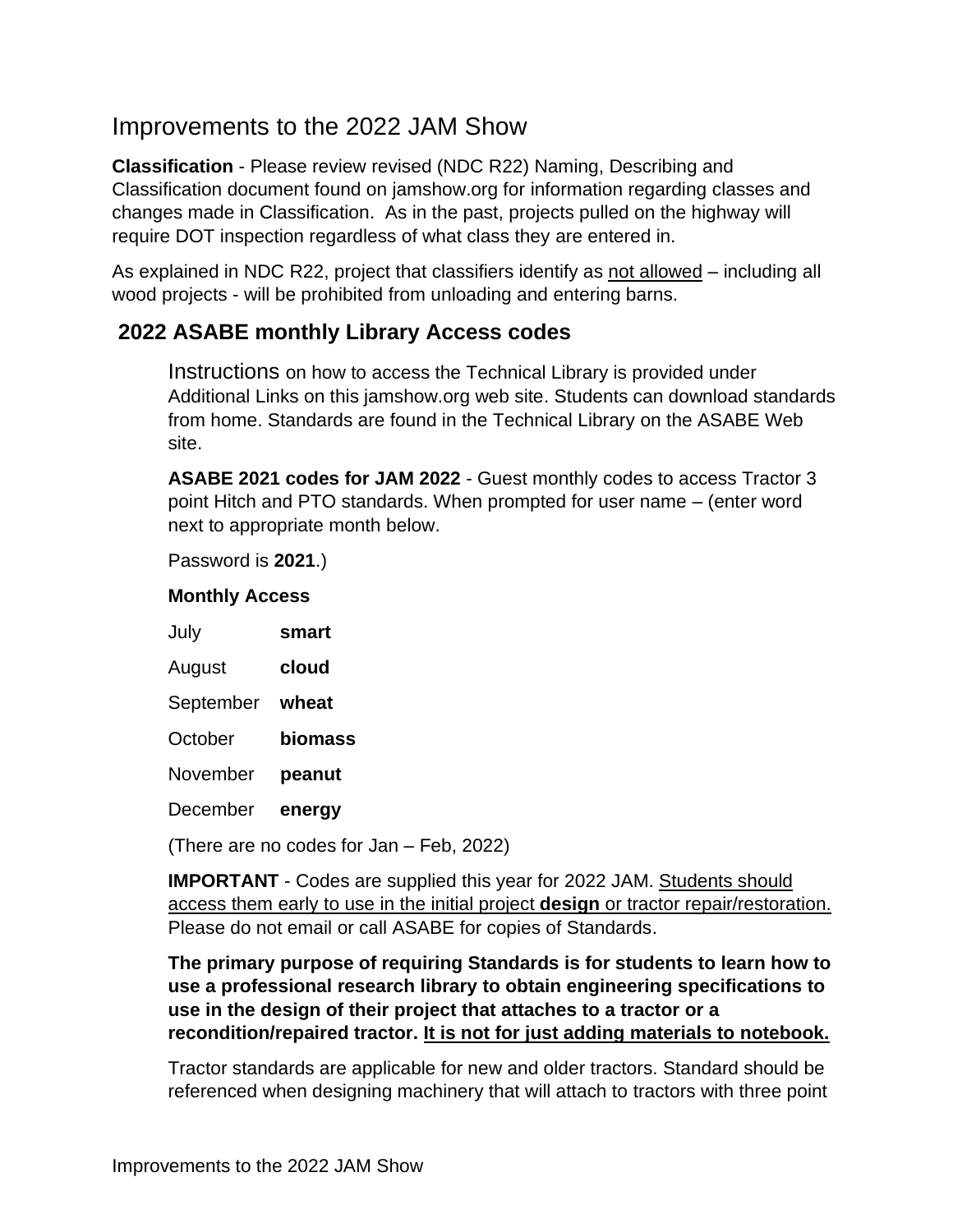hitch and or PTO. Make sure that the latest standard is placed in the Research section of the Documentation package.

**Divisions 14 and 15 - Tractor Classes** Please refer to the Premium List provided on the San Antonio Livestock Show and Rodeo WEB site in the Fall for specific rules and information

- We will award scholarships and prizes to winners in both Divisions just as we do for winners in all Divisions of the project show.
- Class 1502 -**Repair and Reconditioning** puts more emphasis on diagnosing and repair instead of authenticity and aesthetics. Tractors in this class **may or may not** be completely restored including body work and painting. Tractor models in this class encompasses 1961 to present 2021..
- No changes to Notebook will be allowed after tractors are unloaded Friday morning.
- JAM requires that all lugged tractors have road bands. These bands may be shop built – see picture of 1929 John Deere D on front page of WEB.
- Crawlers will need rubber lugs or exhibitor must provide rubber belts/mats (used round baler belts may be used) to drive on when bringing crawler/lugged tractor into the barn.

## **Reminders**

- CLASSES AND DIVISIONS Classes and Divisions have not changed from 2021 JAM
- PREMIUM LIST Please refer to the JAM Premium List for specific rules and instructions.
- NDC R22 Please use NDC Revised 2022 –. NAMING, DESCRIBING, and CLASSIFICATION of PROJECTS document. This document will help you properly name your project so it can be printed on the Show Entry Card. NDC will help you enter project in the proper class. It also identifies those projects that are not eligible to be shown at JAM. Properly naming, classifying document along with Entry Data including names of exhibitor are considered in Showmanship Criteria.
- MARKET PLACE JAM Project Show presentations differ from the Market Place Show – To prevent confusion do not put For Sale signs on JAM projects.
- PROJECT MEASUREMENTS JAM is asking that you provide approximate measurements Width, Length and Height to nearest foot when you enter your projects. Gates and Panels will need only length and height. Please be realistic of the project size. This will not reserve project space, only help define space needed when placing in barn. Providing this information is considered in Showmanship Criteria.